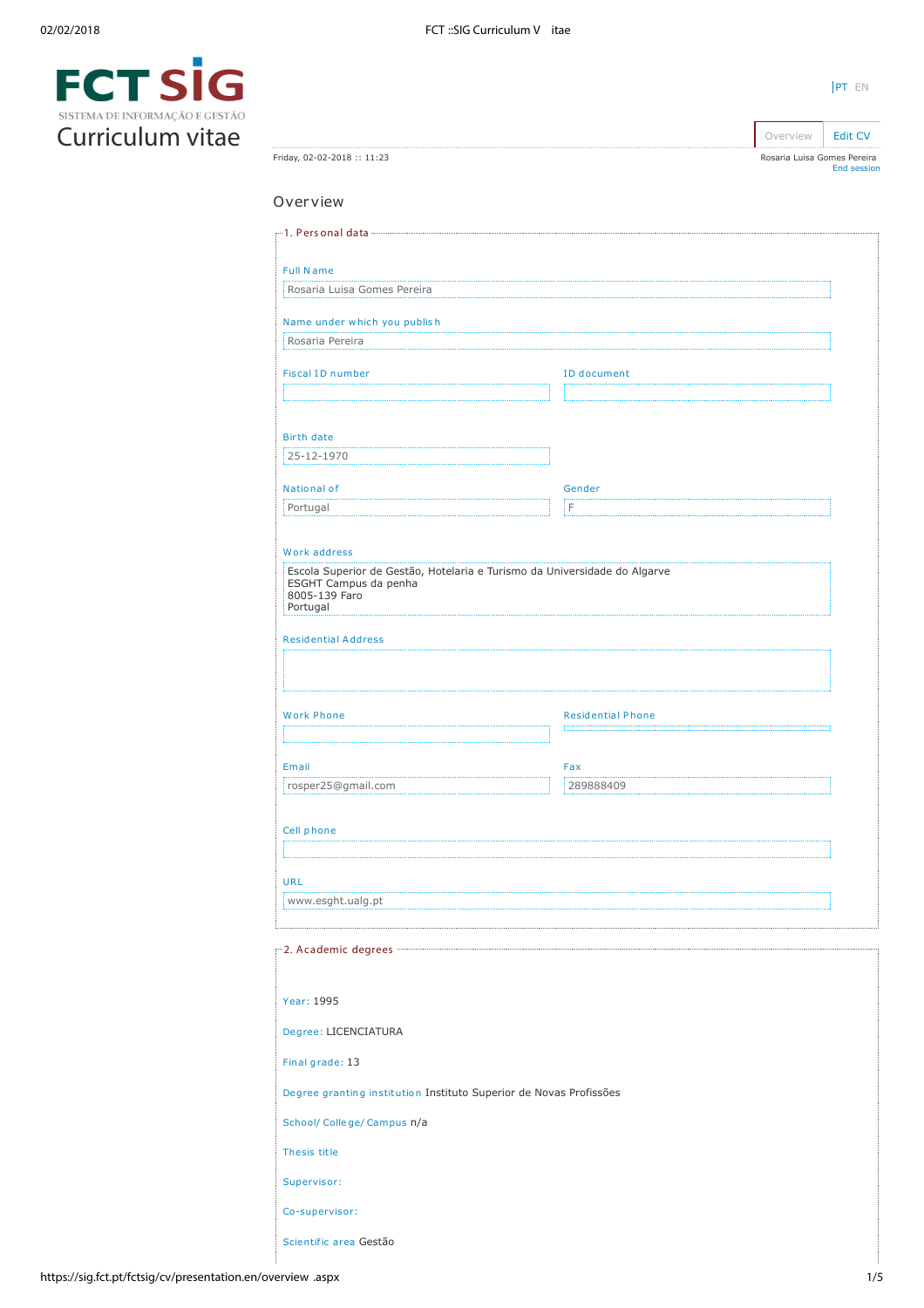| 02/02/2018 | FCT::SIG Curriculum Vitae                                                                                       |
|------------|-----------------------------------------------------------------------------------------------------------------|
|            | <b>Number of curricular years 5</b>                                                                             |
|            | Program title Licenciatura em Assessoria de Direccção e Administração                                           |
|            | <b>Year: 2000</b>                                                                                               |
|            | <b>Degree: MESTRADO</b>                                                                                         |
|            | <b>Final grade: Pass</b>                                                                                        |
|            | Degree granting institution Manchester Metropolitan University                                                  |
|            | School/College/Campus n/a                                                                                       |
|            | Thesis title The contributions of Public Relations to the image formation process - the image of the<br>algarve |
|            | <b>Supervisor:</b>                                                                                              |
|            | <b>Co-supervisor:</b>                                                                                           |
|            | <b>Scientific area Marketing</b>                                                                                |
|            | <b>Number of curricular years 2</b>                                                                             |
|            | <b>Program title Master in Public Relations</b>                                                                 |
|            | <b>Year: 2008</b>                                                                                               |
|            | <b>Degree: DOUTORAMENTO</b>                                                                                     |
|            | Final grade: 16 (componente lectiva).                                                                           |
|            | Degree granting institution Universidade do Algarve                                                             |
|            | School/College/Campus Faculdade de Economia                                                                     |
|            | Thesis title Golf destinations' brand personality: the case of the Algarve                                      |
|            | Supervisor: Antónia de Jesus Henriques Correia                                                                  |
|            | Co-supervisor: Ronaldo Luis Arías Schutz                                                                        |
|            | Scientific area Gestão e economia                                                                               |
|            | Program title Programa de Doutoramento em Turismo                                                               |
|            | <b>Year: 2009</b>                                                                                               |
|            | <b>Degree: DOUTORAMENTO</b>                                                                                     |
|            | Final grade: Conclusão da parte escolar com defesa e aceitação do projecto de investigação.                     |
|            | Degree granting institution Universidade do Algarve                                                             |
|            | School/College/Campus Faculdade de Economia                                                                     |
|            | Thesis title Golf destinations' brand personality                                                               |
|            | Supervisor: Antónia de Jesus Henriques Correia                                                                  |
|            | Co-supervisor: Ronaldo Luis Arias Schutz                                                                        |
|            | Scientific area Gestão e economia                                                                               |
|            | Program title Programa de Doutoramento em Turismo                                                               |
|            | <b>Year: 2014</b>                                                                                               |
|            | <b>Degree: DOUTORAMENTO</b>                                                                                     |
|            | Final grade: Muito bom com distinção e louvor                                                                   |
|            | Degree granting institution Universidade do Algarve                                                             |
|            | School/College/Campus Faculdade de Economia                                                                     |
|            | Thesis title Golf destinations' brand personality                                                               |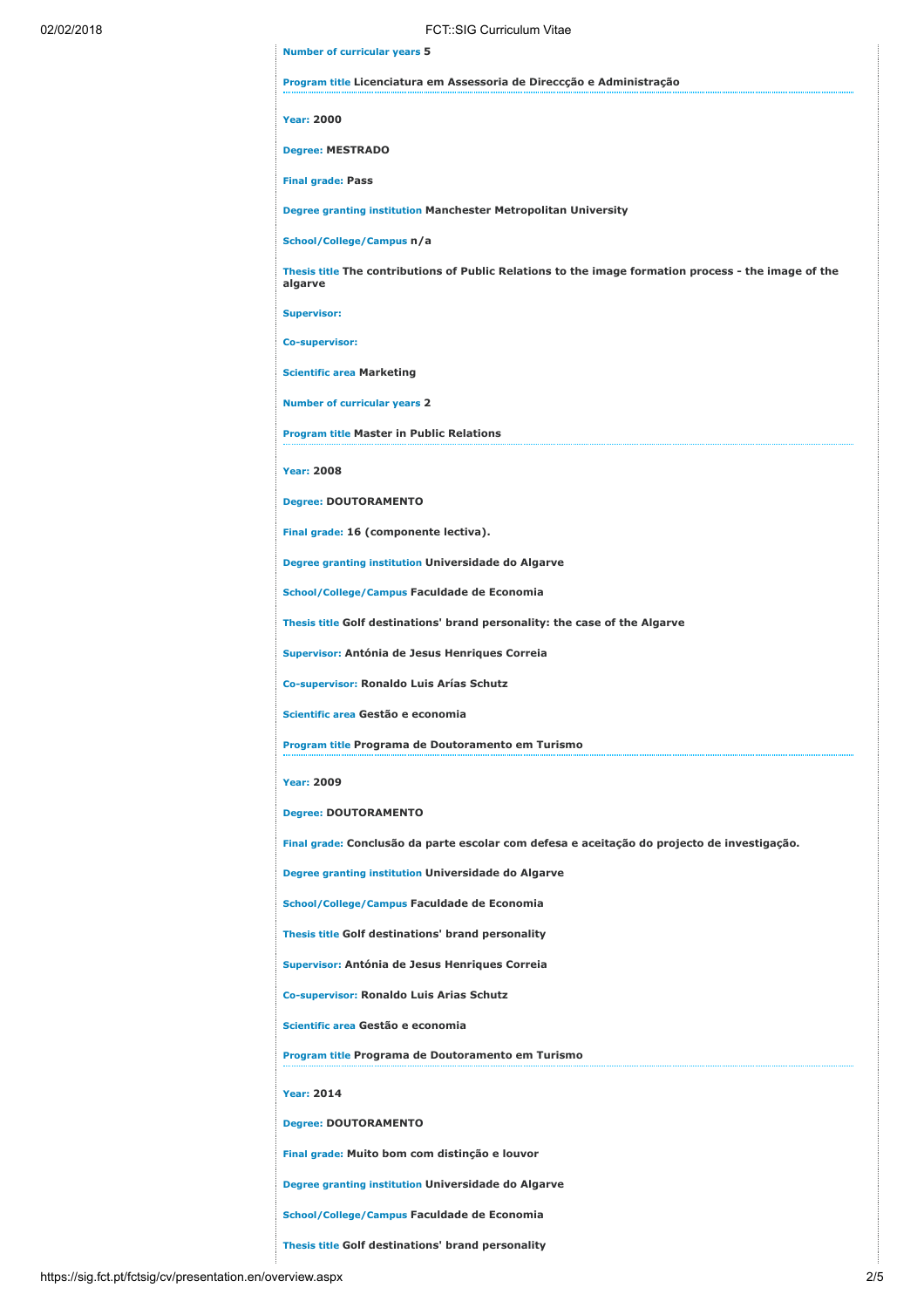# 02/02/2018 FCT::SIG Curriculum Vitae Supervisor: Antónia de Jesus Henriques Correia

|  |  | supervisor. Antonia de Jesus Heiniques Corre |  |
|--|--|----------------------------------------------|--|
|  |  |                                              |  |

Co-supervisor: Ronaldo Luis Arias Schutz

Scientific area Gestão e economia

Program title Programa de Doutoramento em Turismo

| Período                              |                                                  | Cargo, categoria ou actividade | <b>Instituição</b>                                                  |
|--------------------------------------|--------------------------------------------------|--------------------------------|---------------------------------------------------------------------|
| $01 - 11 - 1995$ a                   | Assistant Professor                              | Turismo                        | Universidade do Algarve - Escola Superior de Gestão, hotelaria e    |
| $01 - 9 - 2015$ a $31 - 7 -$<br>2017 | Assistant Professor<br>Scientific<br>Coordinator |                                | Universidade Europeia - Escola de Turismo, Desporto e Hospitalidade |

## 4. Area of scientific activity

Tourism, tourism marketing, destination branding, golf tourism

## 5. Present research interest

Domain of specialization

tourism and marketing

#### Current research interests

Tourism marketing Destination branding

Sport tourism

# Other professional interests/activities

Scientific Coordinator at School of Tourism Sport and Hospitality (ETDH), Universidade Europeia; Scientific Coordinator of the Tourism and Hospitality Department at ETDH, Universidade Europeia (2015-2017); Coordenator and member of the Scientific committee of the PhD Program in Tourism Management, UE - ISCTE-IUL (2016/2017).

Lecturer of the curricular units: Research Project I (PhD); Public Relationa, Strategic MArketing Management, Tourism and Hospitality Brand Management (Master); Equipment Management and Hotel Design; Hospitality Industry; Event Management & Protocol; Applied Project; Introdution to tourism; Event and Congresses Organization; Tourism fudamentals; fudamentals of Managemet (1st degrees);

## 6. Experience as scientific adviser

Joint supervisor of the PhD thesis: "From emotions to hapinees: Living a tourism experience", PhD Program in Tourism Management, UE e ISCTE – IUL.

Joint supervisor of the PhD thesis "Education Tourism Satisfaction- – A cultural perspective in Portugal", PhD Program in Tourism Management, UE e ISCTE – IUL.

Supervisor of the Master in Tourism and Hospitality Management's Intership Report: Desperdícios Alimentares na Hotelaria: Estudo de caso – Controlo e Gestão dos Desperdícios ao Pequeno almoço nos Hoteis Fenix, discussed on the 22/06/2017, final grade 18.

Supervisor of the Master in Tourism and Hospitality Management's Intership Report: Utilização de online reviews como estratégia de Revenue Management: o Caso Zenit Lisboa, discussed on the 21/0672017, final grade 14.

Supervisor of the Master in Tourism and Hospitality Management's thesis: O envolvimento informal dos jovens residentes na valorização do património cultural: as marchas populares, discussed on the 10/04/2017, final grade 15.

Supervisor of the Master in Tourism and Hospitality Management's Intership Report:Satisfação dos clientes através da plataforma Booking.com: o Caso VIP Hotels, discussed on the 04/04/2017, final grade 18.

Joint supervisor of theMaster in Tourism and Hospitality Management's Project (FSHS/ESGHT, UAlg): Guia do Colaborador – um Instrumento de Apoio ao Colaborador no Atendimento ao Munícipe, discussed on the 07/02/2017, final grade 18.

Supervisor of the Master in Tourism and Hospitality Management's thesis: The Impact of Internal Marketing and Service Quality on Customers´ Satisfaction in Moldovan Higher Education Institution: The Case of Cahul State University – Bogdan Petriceicu Hasdeu, discussed on the 17/06/2015, final grade 18.

#### 7. Participation in R&D projects

# Participação em projectos de investigação (coordenador/membro de equipas)

Member of the Research team on the "Estúdio Internacional sobre Turismo Rural en España - TOP RURAL", Universidade Europea de Canárias e Universidade Europeia, Agosto e Setembro de 2016. URL: http://www.toprural.com/info/files/live/sites/tr/files/Landing-pages/estudio-turismo-ruralinternacional/medias/estudiointernacionalsobreturismoruralenespana.pdf

### 8. Prizes and awards received

Year **Name of the prize or award** Promoting entity

9. Published works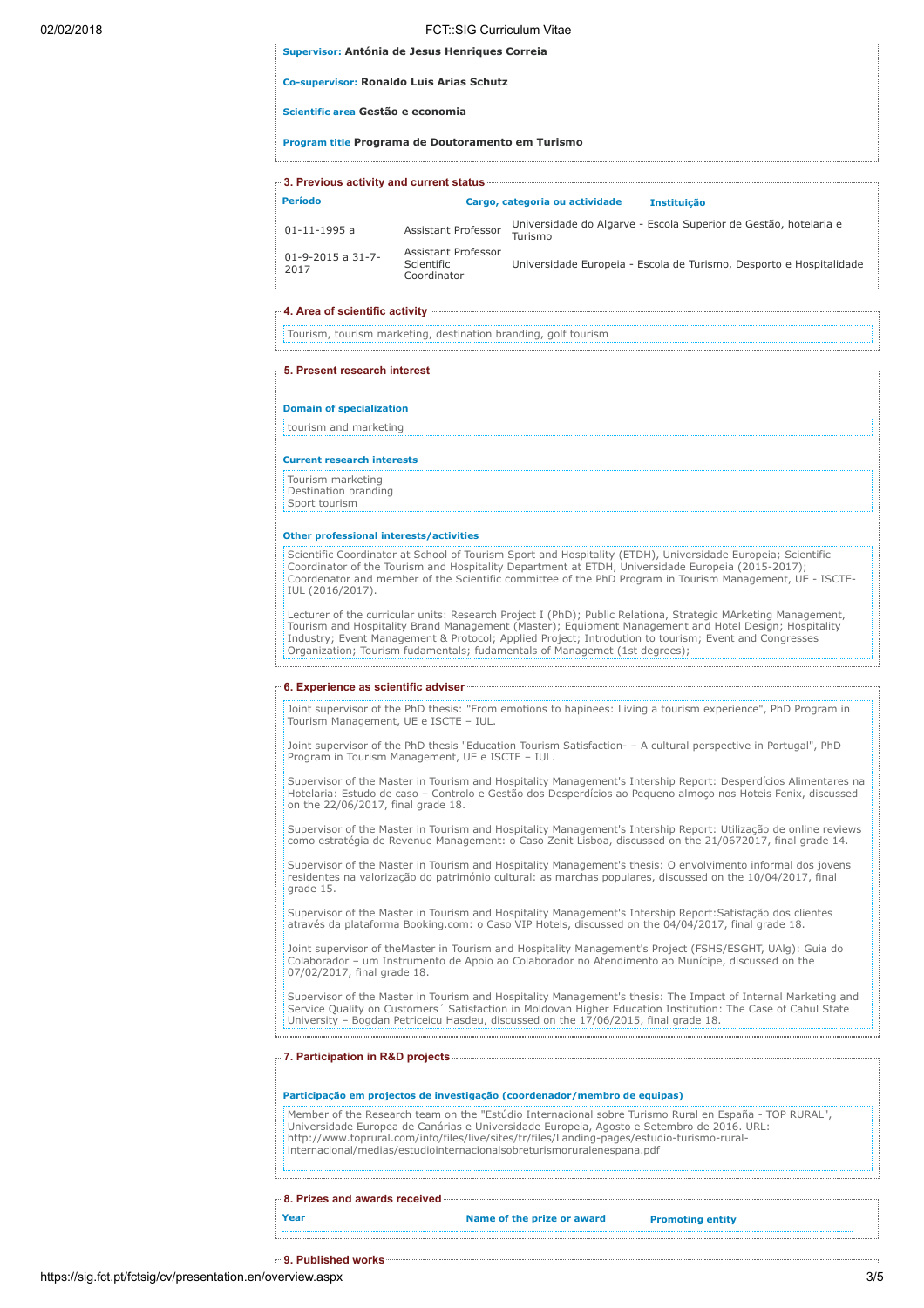# 9 ub s ed o s Capítulos de livros

Correia, A. Oliveira, C. & Pereira, R. (2017). From Emotions to Place Attachment. In A. Correia, M. Kozak, J. Gnoth, & A. Fyall (Eds.) Co-Creation and Well-Being in Tourism, Springer International Publishing, 163- 177. DOI: 10.1007/978-3-319-44108-5\_13 .

Pereira, R. & Correia, A. (2017). Turismo de Golfe. In F. Silva & J. Umbelino (eds.), Planeamento e Desenvolvimento Turístico, 303- 312, Lisboa: Lidel.

Pereira, R., Correia, A. & Schutz, R. (2009). Towards a Tourism Brand Personality Taxonomy: a Survey of Practices. In A. Fyall, M. Kuzac, L. Andreu, J. Gnoth e S. Lebe (eds.), Marketing Innovations for Sustainable Destinations (pp. 254-267), Goodfellow Publishing, Oxford.

# Artigos em revistas de circulação internacional com arbitragem científica

Barão, A.P., Baleiro, R & Pereira, R. (2017). Criação de um instrumento promotor da melhoria do atendimento ao público na administração pública: O guía do colaborador. Dos Algarves: A Multidisciplinary e-Journal, 31, 55-72. doi: 10.18089/DAMeJ.2017.31.4 URL: http://www.dosalgarves.com/rev/N31/4rev31.pdf

Pereira, R., Correia, A. & Schutz, R. (2015). Golf destinations' brand personality: the case of the Algarve.<br>International Journal of Culture, Tourism and Hospitality Research, 9(2), 133 - 153. DOI: 10.1108/IJCTHR-05-<br>2014

Pereira, R., Correia, A. & Schutz, R. (2015). Towards a Taxonomy of a Golf Destination Brand Personality: Insights from the Algarve golf Industry. Journal of Destination Marketing and Management, 4 (2015), 57-67. DOI:10.1016/j.jdmm.2014.12.003.

URL: http://www.sciencedirect.com/science/article/pii/S2212571X14000729 Q1

Pereira, R., Correia, A. & Schutz, R. (2014). Destination Brand Personality. Searching for Personality Traits on golf-related Websites, Anatolia: an International Journal of Hospitality and Tourism Research, 25(3), 387-402. DOI: 10.1080/13032917.2014.888359. URL: http://www.tandfonline.com/doi/abs/10.1080/13032917.2014.888359

Pereira, R., Correia, A. e Schutz, R. (2012). Destination Branding: a critical overview, Journal of Quality Assurance in Hospitality and Tourism, 12(3), 81-102. DOI: 10.1080/1528008x.2012.645198. URL: http://www.tandfonline.com/doi/abs/10.1080/1528008X.2012.645198 Q3

## Publicações em actas de encontros científicos

Pereira, R. Correia, A. (2015) The Role of Destination Brand Personality on Golf Tourists' Satisfaction and Behavioural Intentions, Livro de Atas da 6th Advances of Tourism Marketing Conference, 7 a 10 setembro, University of Eastern Finland, Joensuu, Finlândia.

Pereira, P., Ribeiro F.P, Torkington, K. & Dias, J.A. (2011) A True Feeling of Authentic Portuguese Golf? The Discursive Construction of the Algarve Region in Portuguese Golf Websites, in Ribeiro, F.P. & Santos, J.A. (eds.),<br>Livro de atas da International Conference on Tourism & Management Studies - Algarve 2011, ESGHT, UAlg, 1069-1073. Disponível em http://tmstudies.net/index.php/ectms/article/view/10.

Pereira, R., Correia, A. & Schutz, R. (2011) Beyond the Perfect Shot: An Exploratory Analysis of Golf<br>Destinations Online Promotional Texts, Livro de atas da 7th Global Brand Conference 2011, Academy of<br>Marketing's Brand C

Pereira, R., Correia, A. & Schutz, R. (2010) Understanding the Epistemology of the Brand Concept and its Use<br>in Tourism, in Kozak, M. (ed.), Livro de atas da 5th World Conference for Graduate Research in Tourism,<br>Hospitali 551.

Pereira, R., Correia, A. e Schutz, R. (2009) 'Strategic Positioning of Golf on the Algarve's Brand', in J Santos (ed.), Turismo e Gestão: Inovação e Empreendedorismo no Contexto da Economia Empresarial , Fundação para a Divulgação da Universidade do Algarve: Faro, 51-58. Outras publicações

Pereira, R. (2016). Golfe do desporto ao lazer, novas tendências. Publituris, URL: http://www.publituris.pt/2016/01/29/golfe-do-desporto-ao-lazer-novas-tendencias

Correia, M. & Pereira, R. (2010). O Turismo de Negócios num Pequeno Centro Urbano: o Caso de Portimão. dos Algarves: a multidisciplinary e-journal, 20, 60-78.

Pereira, R.; Nunes, H., Pereira, N. & Brazão, A. (2006). A Imagem do Curso de Assessoria de Administração. dos Algarves: a multidisciplinary e-journal, 15, 59-64.

Pereira, R. (2002). Relações Públicas: uma prática (a)ssimétrica?. dos algarves: a multidisciplinary e-journal, 9, 15-22. 

# 10. Communications in scientific meetings

**Comunicações orais por convite**<br>Correia, A, Rogrigues, A.I. & Pereira, R. (2016). Insights to Develop a Brand Personality Scale. I International Tourism Brand Conference, 3 a 4 de janeiro de 2016, Isfahan, Irão.

Pereira, R. (2002) Estratégias de Comunicação para uma Comunicação Estratégica, apresentada no I Seminário de Gestão Estratégica, realizado na Universidade do Algarve, Faro.

# Outras comunicações orais

Rodrigues, A., Pereira, R. & Rodrigues, A.I. (2017). Nightscape photography and Tourism Promotion, an exploratoy study. 7th Advances of Tourism Marketing Conference, 7 a 9 setembro, Casablanca, Marrocos.

Pereira, R. & Correia, A. (2015). The Role of Destination Brand Personality on Golf Tourists' Satisfaction and Behavioural Intentions. 6th Advances of Tourism Marketing Conference, 7 a 10 setembro, University of Eastern Finland, Joensuu, Finlândia.

Pereira, R. Correia, A. & Schutz, R. (2014). A Personalidade da Marca Algarve enquanto destino de golfe. V<br>Postgraduate Conference ESGHT 2014, 11 de julho 2014, Escola Superior de Gestão, Hotelaria e Turismo – UAlg, Faro

Pereira, R. Correia, A. & Schutz, R. (2013). Golf Destinations' Brand Personality: The Case of the Algarve. 5th Advances of Tourism Marketing Conference, 2 a 4 de outubro 2013, Faculdade de Economia – UAlg, Vilamoura.

Pereira, R. Correia, A. & Schutz, R. (2013). Searching for Golf Destination Brand Personality Traits: The Algarve Golf Industry Contribution. IV Postgraduate Conference ESGHT 2013, 12 de julho 2013, Escola Superior de Gestão, Hotelaria e Turismo – UAlg, Faro.

Pereira, R. Correia, A. & Schutz, R. (2013). A Taxonomy for golf Destination Brand Personality: Insights from the Golf Industry. 8th Global Brand Conference 2013, 3 a 5 de abril 2013, Academy of Marketing's Brand, Identity and Corporate Reputation Special Interest Group, Universidade Católica do Porto, Porto